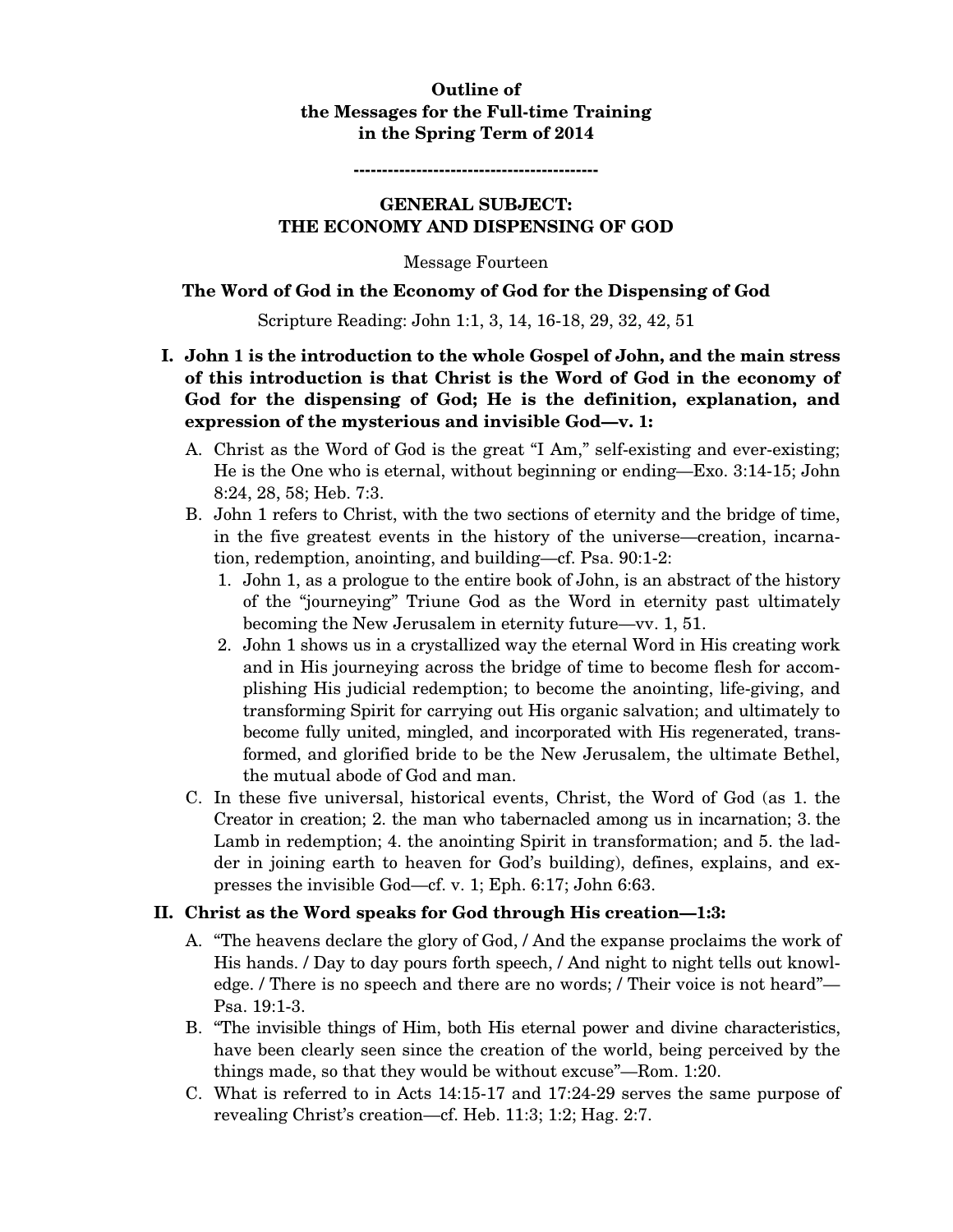## **III. Christ as the Word speaks for God through His incarnation as the tabernacle of God—John 1:14:**

- A. The Word, by being incarnated, not only brought God into humanity but also became a tabernacle to God as God's habitation on earth among men, being full of grace and reality:
	- 1. The law makes demands on man according to what God is; grace supplies man with what God is to meet what God demands—v. 17.
	- 2. "Of His fullness we have all received, and grace upon grace"—v. 16.
- B. In His becoming flesh, He became the embodiment of the Triune God, bringing God to man and making God contactable, touchable, receivable, experienceable, enterable, and enjoyable.
- C. He became a God-man, bringing divinity into humanity and mingling divinity with humanity.
- D. The incarnation of God's only begotten Son is also for declaring (explaining) God to man in the Word, in life, in light, in grace, and in reality—v. 18:
	- 1. The Word is God expressed, explained, and defined so that man may understand God.
	- 2. Life is God imparted so that man may receive God.
	- 3. Light is God shining so that man may be enlightened to see God.
	- 4. Grace is God enjoyed by man so that man may share His riches.
	- 5. Reality is God realized by man so that man may apprehend and know God.

## **IV. Christ as the Word speaks for God through His becoming the Lamb of God vv. 29, 36:**

- A. In His becoming the Lamb for the redemption of the lost world, Christ speaks to us concerning how God accomplished Christ's redemption judicially through His death as the procedure according to God's righteousness.
- B. The Lamb of God signifies the Word in the flesh as the fulfillment of all the Old Testament offerings to accomplish God's full redemption:
	- 1. Christ is the reality of the sin offering, the trespass offering, the burnt offering, the meal offering, the peace offering, the wave offering, the heave offering, and the drink offering.
	- 2. With Christ as all the offerings, we have God's full redemption, and we may experience and enjoy this redemption.

# **V. Christ as the Word speaks for God through His becoming the anointing Spirit for the transformation of God's redeemed people into stones (vv. 32-42) for the building of God's house (Bethel—v. 51) organically for the New Testament:**

- A. In His becoming the life-giving, anointing, and transforming Spirit (1 Cor. 15:45), Christ speaks to us further how God carries out His economy organically by His divine life for His divine purpose according to His heart's desire.
- B. We need to be watchful not to allow anything in our daily living to replace Christ as the anointing Spirit in our spirit—1 John 2:20, 27:
	- 1. Christ is the Anointed One becoming the Anointing One and the Anointing; to live in the principle of antichrist is to be anti-anointing (*anti* means "against" and "in place of," "instead of")—vv. 18, 22; 4:3; 2 John 7.
	- 2. To be an antichrist is to be against Christ and to replace Christ with something else.